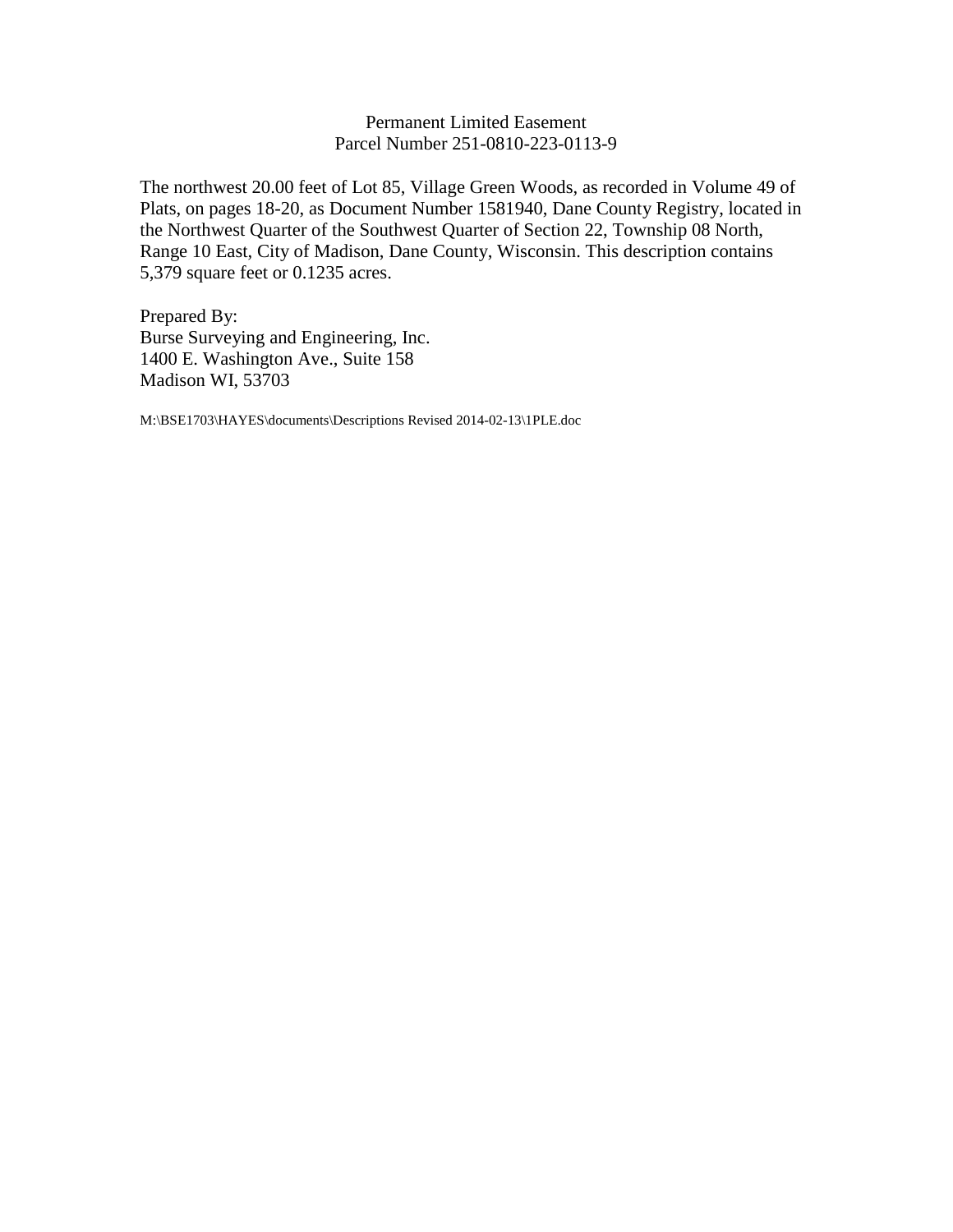## Temporary Limited Easement Parcel Number 251-0810-223-0113-9

Part of Lot 85, Village Green Woods, as recorded in Volume 49 of Plats, on pages 18-20, as Document Number 1581940, Dane County Registry, located in the Northwest Quarter of the Southwest Quarter of Section 22, Township 08 North, Range 10 East, City of Madison, Dane County, Wisconsin, more fully described as follows:

Beginning at the northeast corner of said Lot 85; thence South 34 degrees 06 minutes 09 seconds West, 23.22 feet; thence South 13 degrees 10 minutes 05 seconds East, 89.92 feet; thence South 50 degrees 53 minutes 41 seconds West, 226.42 feet to the north right of way line of Hayes Road, also to a point of non-tangential curvature; thence 34.61 feet along the arc of a curve to the left, also along said north right of way line, through a central angle of 04 degrees 46 minutes 03 seconds, a radius of 416.00 feet, a chord bearing North 49 degrees 49 minutes 00 seconds West and a chord length of 34.60 feet; thence North 35 degrees 02 minutes 37 seconds East, 276.63 feet to the north line of said Lot 85; thence North 88 degrees 44 minutes 47 seconds East along said north line, 35.83 feet to the Point of Beginning; Except commencing at the aforementioned northeast corner of said Lot 85; thence South 57 degrees 15 minutes 31 seconds West, 49.94 feet to the point of beginning; thence South 13 degrees 10 minutes 05 seconds East, 59.05 feet; thence South 50 degrees 53 minutes 41 seconds West, 161.21 feet; thence North 35 degrees 02 minutes 37 seconds East, 194.43 feet to the Point of Beginning.

This description contains 14,031 square feet or 0.3221 acres.

Bearings are based upon the Wisconsin County Coordinate System (Dane Zone).

Prepared By: Burse Surveying and Engineering, Inc. 1400 E. Washington Ave., Suite 158 Madison WI, 53703

M:\BSE1703\HAYES\documents\Descriptions Revised 2014-02-13\1TLE.doc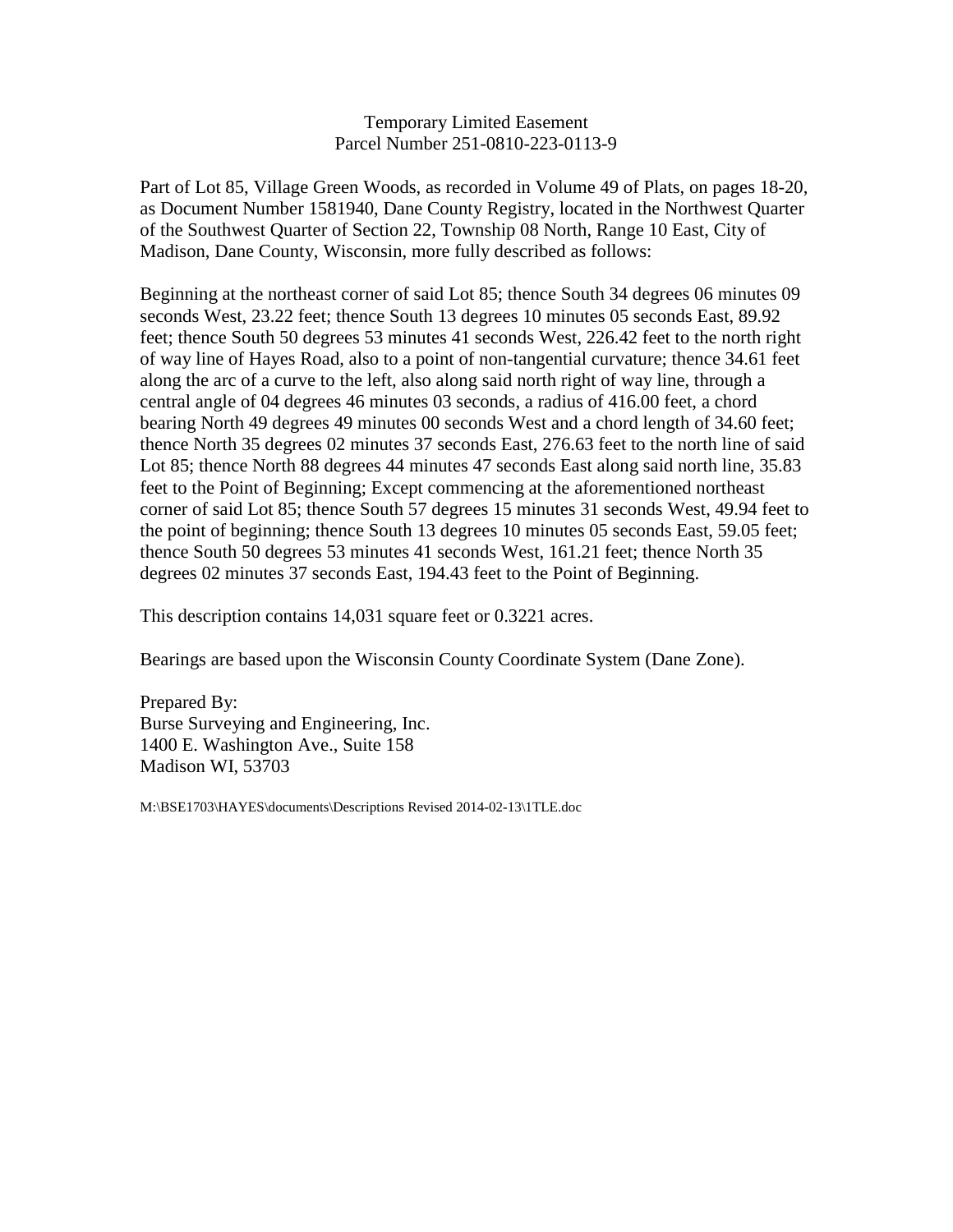### Permanent Limited Easement Parcel Number 014-0810-222-9201-0

Part of the Southwest Quarter of the Northwest Quarter of Section 22, Township 08 North, Range 10 East, Town of Burke, Dane County, Wisconsin, more fully described as follows:

Commencing at the West Quarter corner of said Section 22; thence North 88 degrees 44 minutes 47 seconds East along the East-West Quarter line, 1258.63 feet to the Point of Beginning, and to the northwest corner of Lot 85, Village Green Woods, as recorded in Volume 49 of Plats, on pages 18-20, as Document Number 1581940, Dane County Registry; thence North 35 degrees 02 minutes 37 seconds East, 7.18 feet; thence North 23 degrees 30 minutes 50 seconds West parallel with and 50 feet perpendicular measure to the westerly right-of-way line of Interstate Highway 90-94, 252.84 feet to the south line of an existing public utility easement as recorded as Document Number 2246213, Dane County Registry and to reference point "A"; thence North 62 degrees 26 minutes 21 seconds East along said south line, 20.05 feet; thence South 23 degrees 30 minutes 50 seconds East parallel with and 30 feet perpendicular measure to the westerly right-of-way line of Interstate Highway 90-94, 265.47 feet; thence South 35 degrees 02 minutes 37 seconds West, 3.71 feet to the south line of said parcel, also the aforementioned north line of Lot 85; thence South 88 degrees 44 minutes 47 seconds West along said south line and along said north line, 24.82 feet to the Point of Beginning. This description contains 5,292 square feet or 0.1215 acres, together with;

Commencing at reference point "A"; thence North 23 degrees 30 minutes 50 seconds West, 18.04 feet to the Point of Beginning; thence continuing North 23 degrees 30 minutes 50 seconds West parallel with and 50 feet perpendicular measure to the westerly right-of-way line of Interstate Highway 90-94, 5.57 feet to the north line of Parcel "A" described in Document Number 4511501, Dane County Registry; thence North 88 degrees 44 minutes 05 seconds East along said north line, 12.54 feet; thence South 62 degrees 26 minutes 21 seconds West, 11.64 feet to the Point of Beginning. This description contains 32 square feet.

Bearings are based upon the Wisconsin County Coordinate System (Dane Zone).

Prepared By: Burse Surveying and Engineering, Inc. 1400 E. Washington Ave., Suite 158 Madison WI, 53703

M:\BSE1703\HAYES\documents\Descriptions Revised 2014-02-13\2 PLE.doc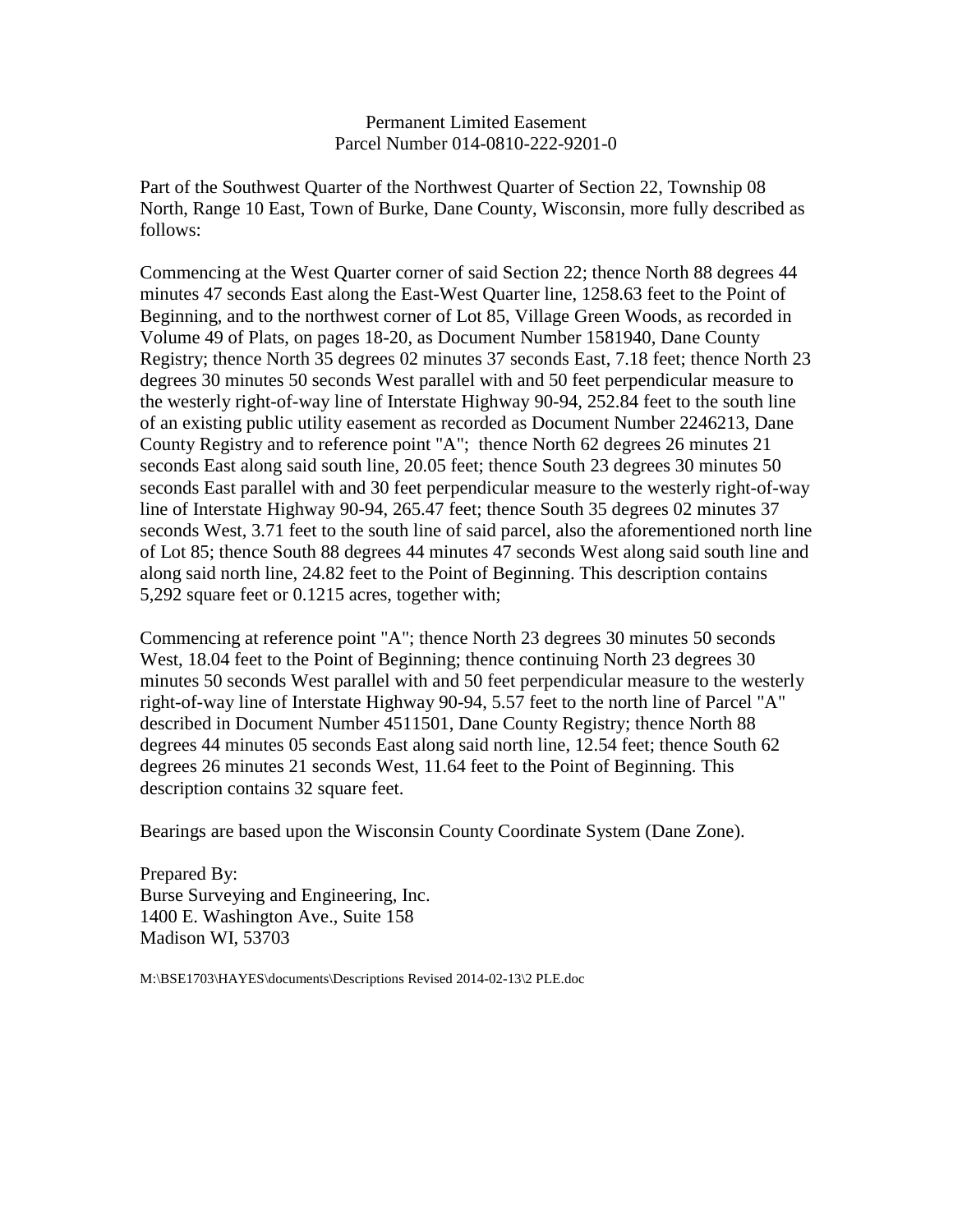## Temporary Limited Easement Parcel Number 014-0810-222-9201-0

Part of the Southwest Quarter of the Northwest Quarter of Section 22, Township 08 North, Range 10 East, Town of Burke, Dane County, Wisconsin, more fully described as follows:

Commencing at the West Quarter corner of said Section 22; thence North 88 degrees 44 minutes 47 seconds East along the East-West Quarter line, 1258.63 feet to the northwest corner of Lot 85, Village Green Woods, as recorded in Volume 49 of Plats, on pages 18- 20, as Document Number 1581940, Dane County Registry; thence North 88 degrees 44 minutes 47 seconds East along the north line of said Lot 85, 24.82 feet to the point of beginning; thence North 35 degrees 02 minutes 37 seconds East, 3.71 feet; thence North 23 degrees 30 minutes 50 seconds West parallel with and 30 feet perpendicular measure to the westerly right-of-way line of Interstate Highway 90-94, 265.47 feet to the south line of an existing public utility easement as recorded in Document Number 2246213, Dane County Registry; thence North 62 degrees 26 minutes 21 seconds East along said south line, 30.07 feet to the southwest right of way of Interstate Highway 90-94; thence South 23 degrees 30 minutes 50 seconds East along said southwest right of way, 283.10 feet to the southeast corner of Parcel "A" described in Document Number 4511501, Dane County Registry and to the northern most east corner of said Lot 85; thence South 88 degrees 44 minutes 47 seconds West along the south line of said Parcel "A" and along the north line of said Lot 85, 35.83 feet to the Point of Beginning. This description contains 8,282 square feet or 0.1901 acres.

Bearings are based upon the Wisconsin County Coordinate System (Dane Zone).

Prepared By: Burse Surveying and Engineering, Inc. 1400 E. Washington Ave., Suite 158 Madison WI, 53703

M:\BSE1703\HAYES\documents\Descriptions Revised 2014-02-13\2tle.doc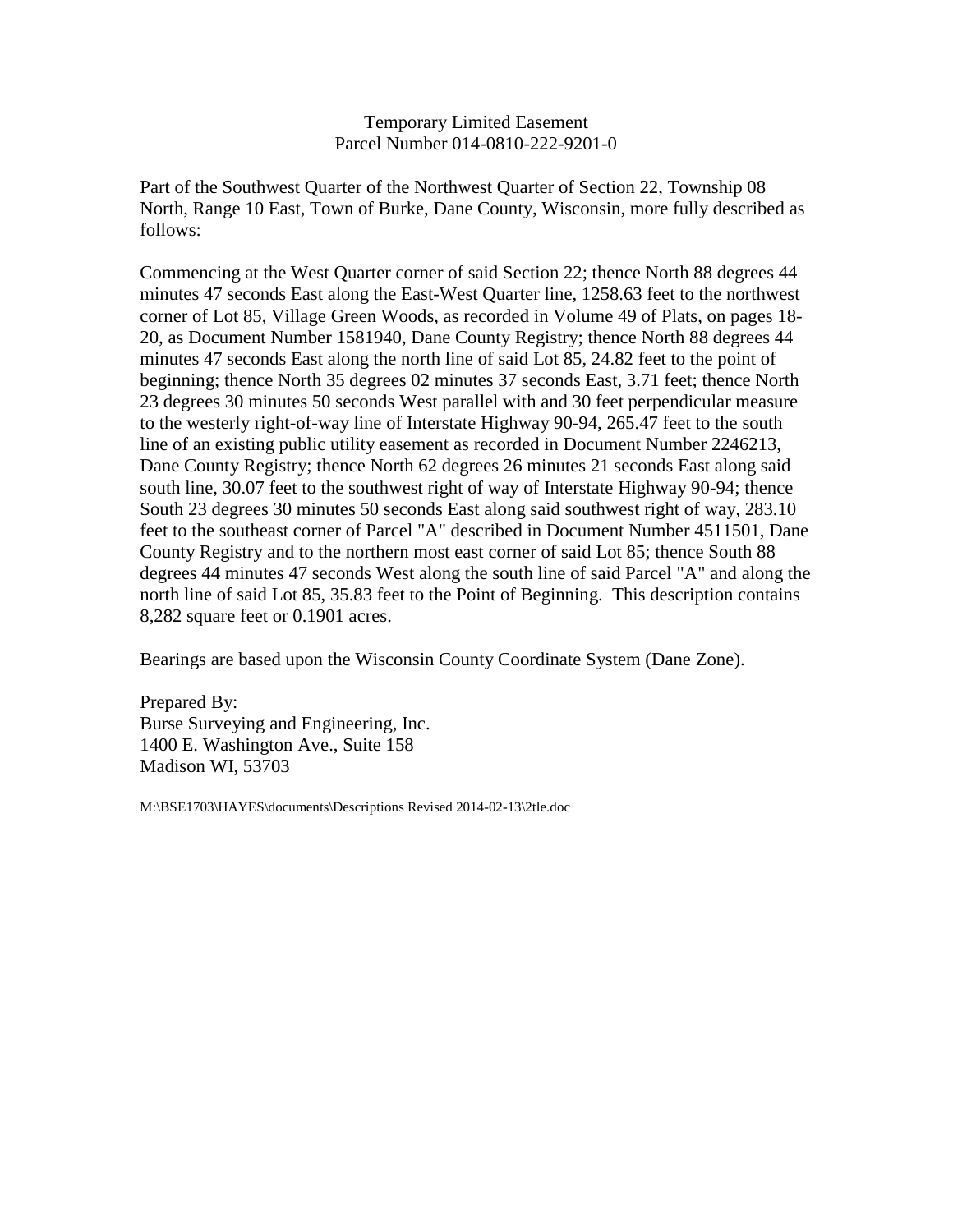### Permanent Limited Easement Parcel Number 014-0810-222-9400-3

Part of the Southwest Quarter of the Northwest Quarter of Section 22, Township 08 North, Range 10 East, Town of Burke, Dane County, Wisconsin, more fully described as follows:

Commencing at the West Quarter corner of said Section 22; thence North 88 degrees 44 minutes 47 seconds East along the East-West Quarter line, 1258.63 feet to the northwest corner of Lot 85, Village Green Woods, as recorded in Volume 49 of Plats, on pages 18- 20, as Document Number 1581940, Dane County Registry; thence North 35 degrees 02 minutes 37 seconds East, 7.18 feet; thence North 23 degrees 30 minutes 50 seconds West parallel with and 50 feet perpendicular measure to the westerly right-of-way line of Interstate Highway 90-94, 276.45 feet to the Point of Beginning, also to the north line Parcel "A" as described in Document Number 4511501, Dane County Registry; thence continuing North 23 degrees 30 minutes 50 seconds West, 4.46 feet; thence North 62 degrees 26 minutes 21 seconds East, 20.05 feet; thence South 23 degrees 30 minutes 50 seconds East, 10.02 feet to the north line of an existing public utility easement as recorded in Document Number 2246213, Dane County Registry; thence South 62 degrees 26 minutes 21 seconds West along said north line, 8.41 feet to the aforementioned north line of Parcel "A"; thence South 88 degrees 44 minutes 05 seconds West along said north line of Parcel "A", 12.54 feet to the Point of Beginning. This description contains 168 square feet.

Bearings are based upon the Wisconsin County Coordinate System (Dane Zone).

Prepared By: Burse Surveying and Engineering, Inc. 1400 E. Washington Ave., Suite 158 Madison WI, 53703

M:\BSE1703\HAYES\documents\Descriptions Revised 2014-02-13\3 PLE.doc